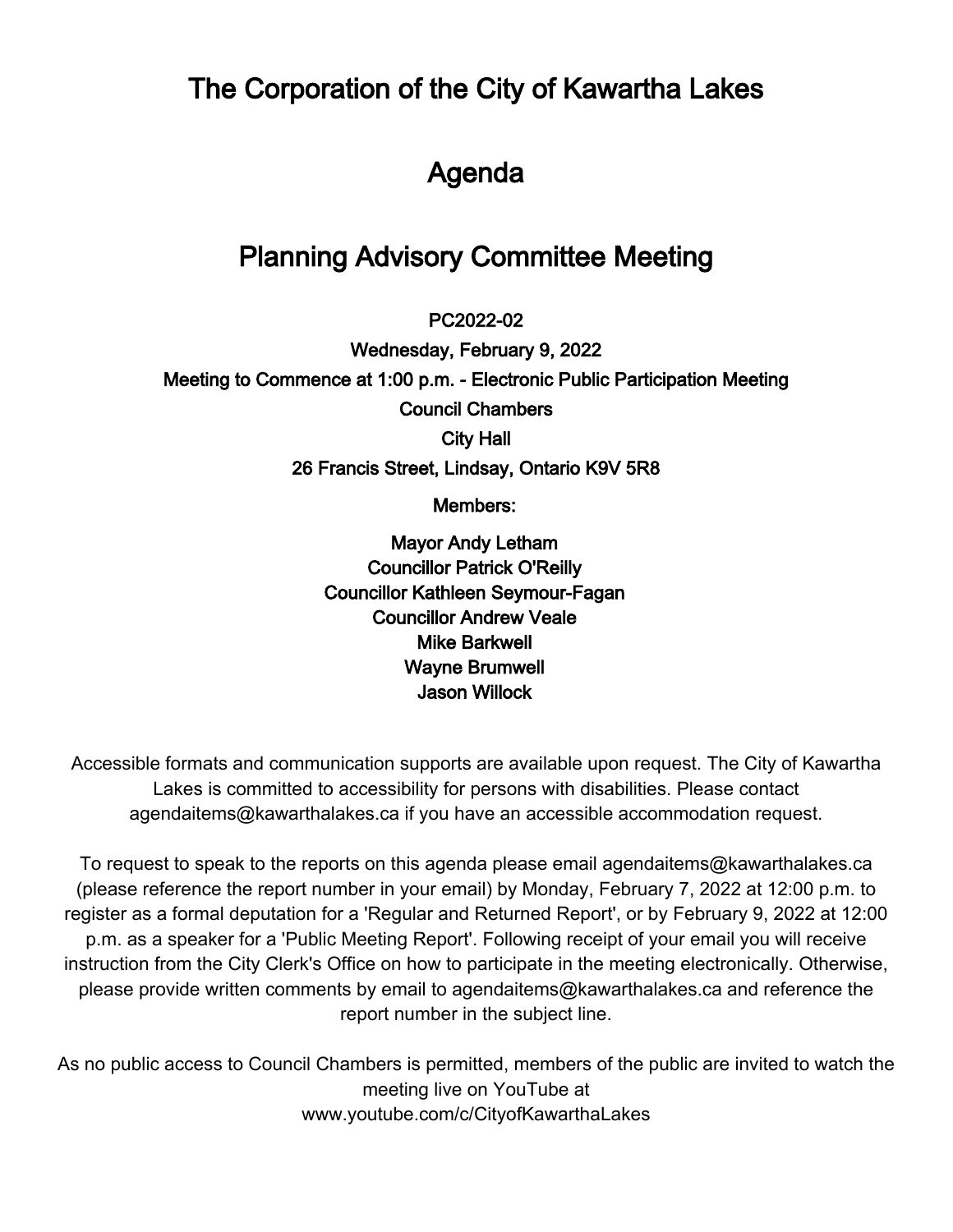#### Pages

- 1. Call to Order and Adoption of Agenda
- 2. Declarations of Pecuniary Interest
- 3. Public Meeting Reports
- 3.1. PLAN2022-005 5 15

Application to Amend the Kawartha Lakes Official Plan and Township of Emily Zoning By-law 1996-30 at 614 Shamrock Road, Omemee - Spence Jonathan Derworiz, Planner II

- 3.1.1. Public Meeting
- 3.1.2. Business Arising from the Public Meeting

That Report PLAN2022-005, Official Plan Amendment and Zoning Bylaw Amendment for 614 Shamrock Road, Emily, be received for information; and

That Report PLAN2022-005, Official Plan Amendment and Zoning Bylaw Amendment for 614 Shamrock Road, Emily, be referred back to staff for further review and until comments from the application referral and public notice have been addressed.

#### 3.2. PLAN2022-007 16 - 38

Application to Amend the Town of Lindsay Zoning By-law 2000-75 together with a Draft Plan of Subdivision (16T-17501) on vacant land north of Alcorn Drive, Lindsay - Regis Homes Limited Sherry Rea, Development Planning Supervisor

3.2.1. Public Meeting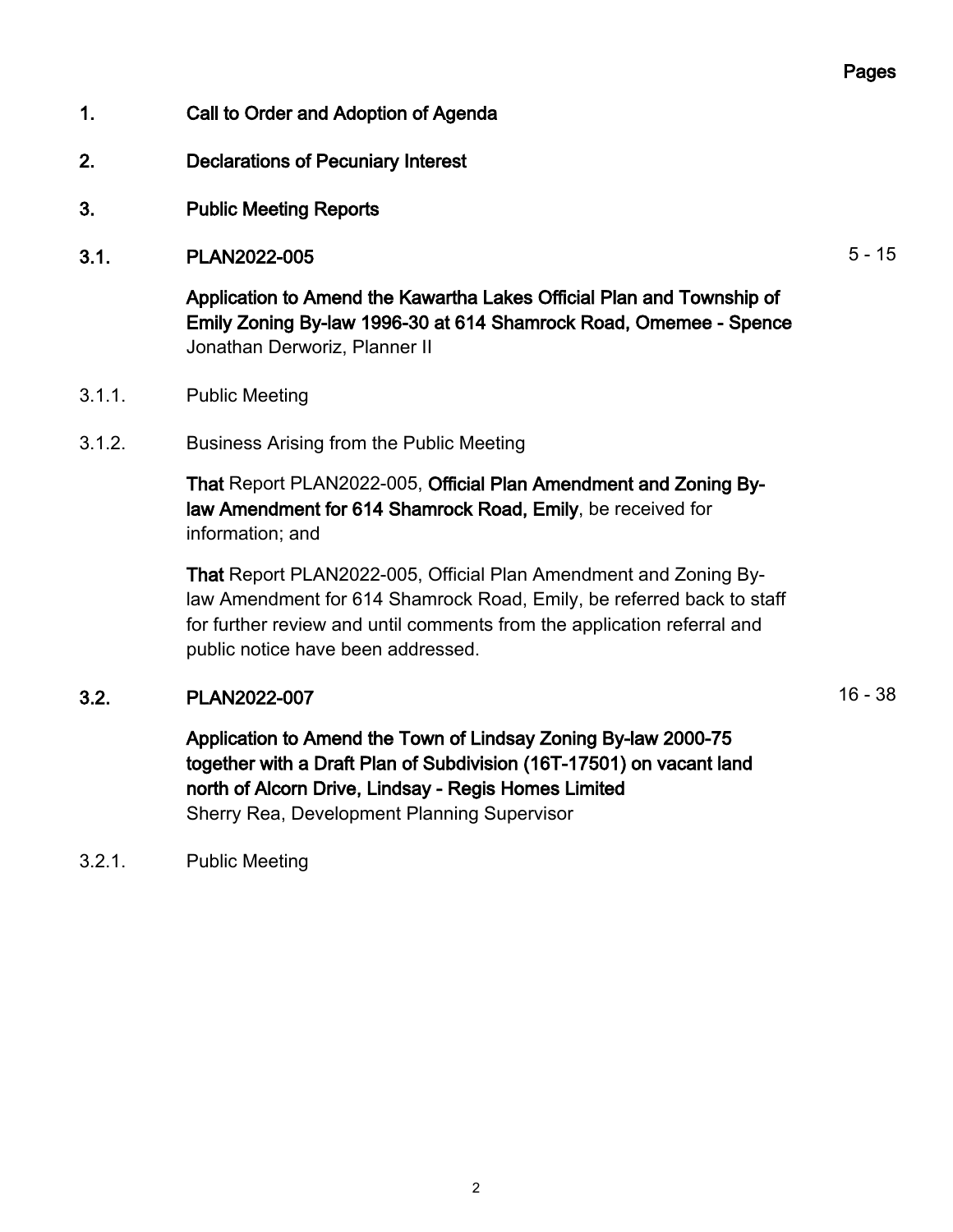3.2.2. Business Arising from the Public Meeting

That Report PLAN2022-007, Part of Lot 24, Concession 5, geographic Township of Ops, former Town of Lindsay, Regis Homes Limited – Applications D05-2017-001 and D06-2017-019, be received; and

That PLAN2022-007 respecting Applications D05-2017-001 and D06- 2017-019 be referred back to staff to address any issues raised through the public consultation process and for further review and processing until such time that all comments have been received from all circulated agencies and City Departments, and that any comments and concerns have been addressed.

### **3.3.** PLAN2022-008 39 - 51

Application to Amend the Township of Fenelon Zoning By-law 12-95 at 10 Goodman Road, Rosedale – Hunt Homes Inc. Mark LaHay, Planner II

- 3.3.1. Public Meeting
- 3.3.2. Business Arising from the Public Meeting

That Report PLAN2022-008, Part of Lot A and Lot B, Plan 115, geographic Township of Fenelon, City of Kawartha Lakes, identified as 10 Goodman Road, Hunt Homes Inc. – D06-2021-032, be received; and

That the application respecting the proposed Zoning By-law Amendment be referred back to staff until such time as all comments have been received and addressed from all circulated agencies, City Departments, and the public, and for further review and processing.

- 4. Deputations
- 5. Correspondence
- 6. Regular and Returned Reports

## 6.1. ENG2022-002 52 - 56

Municipal Infrastructure Design Guidelines – Annual Update Christina Sisson, Manager of Development Engineering